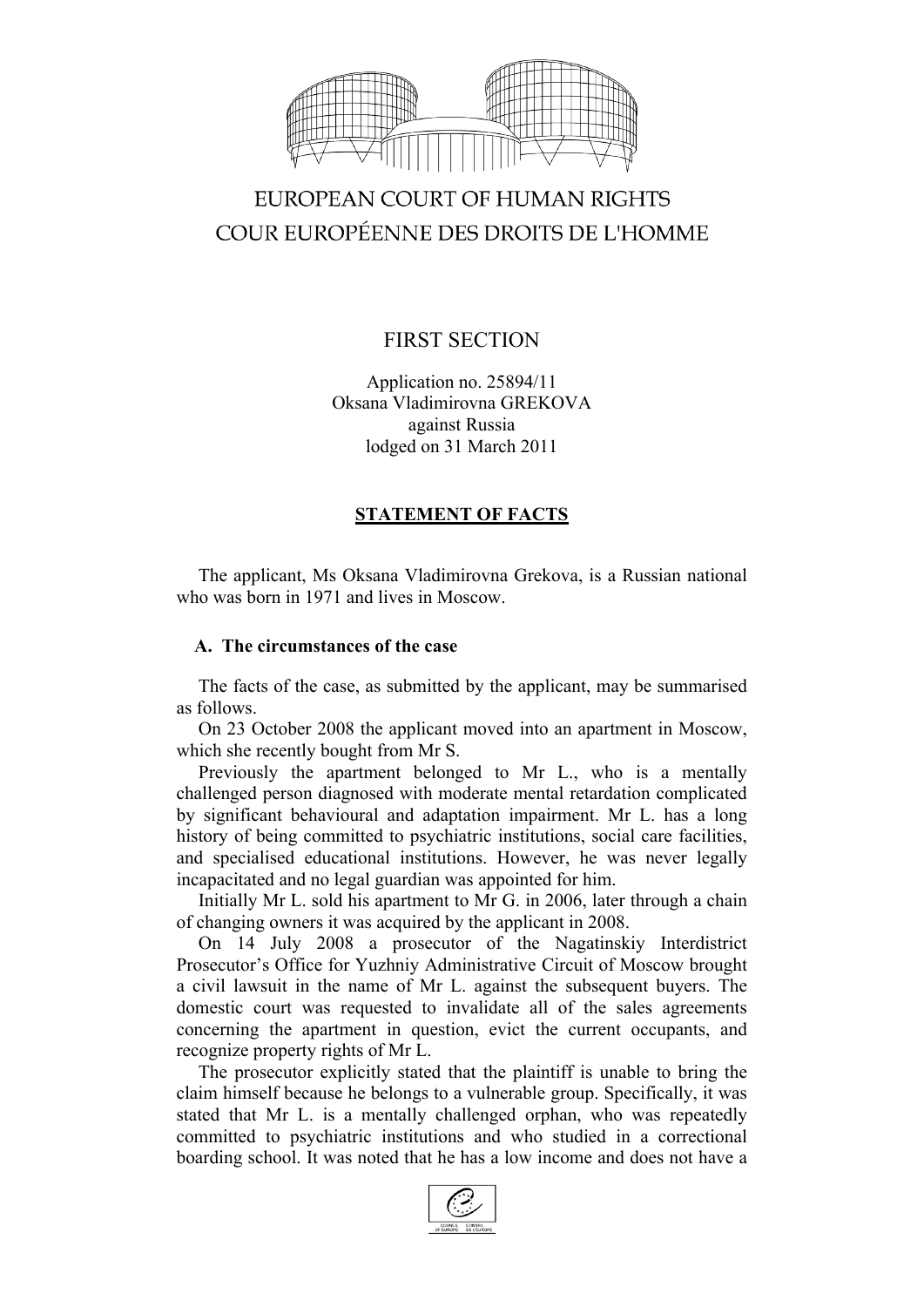permanent residence. The prosecutor considered it his duty to protect Mr L.'s rights by bringing a claim.

The Nagatinskiy District Court of Moscow on 22 July 2008 disagreed with the prosecutor and refused to accept his civil action. The judge stated that Mr L. is not deprived of the legal capacity and may bring the action himself. However, the decision was annulled on appeal on 11 November 2008 by the Moscow City Court.

On 10 April 2009 the prosecutor re-submitted his lawsuit with the same claims and included the applicant as a co-defendant, because she was the owner of the apartment at that moment. Mr L. joined the proceedings as a co-plaintiff.

The psychiatric examination ordered by the court diagnosed Mr L. with moderate mental retardation complicated by significant behavioural and adaptation impairment and concluded that he is unable to fully comprehend the abstract notions and consequences of legal actions.

On 2 June 2010 the Nagatinskiy District Court of Moscow ruled that while Mr L. was not legally incapable the mental condition prevented him from understanding his actions. The domestic court invalidated the sales contracts and ordered the applicant's eviction. The judgment was upheld on appeal by the Moscow City Court on 14 October 2010.

#### **B. Relevant domestic law**

The Code of Civil Procedure of the Russian Federation (CCP), which entered into force on 1 February 2003, permits a prosecutor to bring a civil claim in the interests of citizens when they cannot do so themselves for a well-justified reason. In the relevant part it reads as follows:

#### **Article 45. Participation of a prosecutor in the proceedings**

"1. A prosecutor may bring a claim for the protection of rights, freedoms, and lawful interests of citizens... A claim for the protection of rights, freedoms, and lawful interests of a citizen shall be brought by a prosecutor only in cases when a citizen cannot bring a claim to court due to reasons of health, age, legal incapacity, and other well-justified reasons ...

2. A prosecutor who brought a claim shall enjoy all the procedural rights and bear all procedural duties of a plaintiff, except for the right to enter into friendly settlement agreement and the duty to pay court fees."

The Prosecutor's Office Act (Federal Law no. 2202-I of 17 November 1992), as in force at the material time provided:

#### **Article 1. Prosecutor's Office of the Russian Federation**

 $\ddot{\cdot}$ 

3. In accordance with the procedural legislation of the Russian Federation, prosecutors shall participate in the judicial proceedings in courts, commercial courts ..."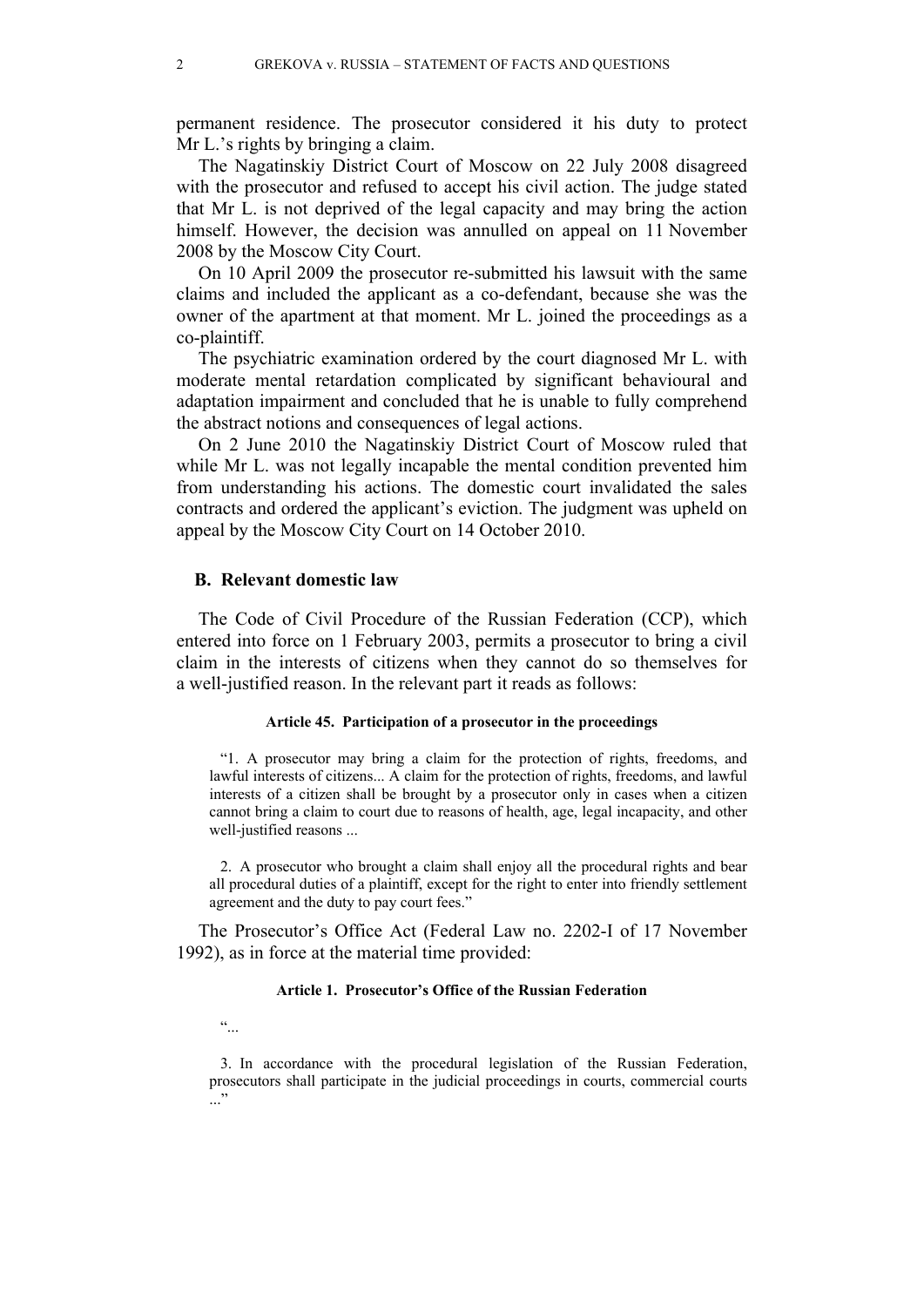#### **Article 35. Prosecutor's participation in judicial proceedings**

"1. The prosecutor shall take part in judicial proceedings in cases prescribed by the procedural legislation of the Russian Federation and other federal laws ...

3. The prosecutor, in accordance with the procedural legislation of the Russian Federation, shall be entitled to make an application to the court or to enter a case at any stage of the proceedings, if the protection of rights of citizens and lawful interests of society or the State so requires.

4. The powers of the prosecutor participating in consideration of a case by a court shall be determined by the procedural legislation of the Russian Federation ..."

#### **C. Relevant Council of Europe documents**

The relevant part of the Parliamentary Assembly's Resolution 1604 (2003) On the Role of the Public Prosecutor's Office in a Democratic Society Governed by the Rule of Law reads as follows:

"it is essential:

*a.* that any role for prosecutors in the general protection of human rights does not give rise to any conflict of interest or act as a deterrent to individuals seeking state protection of their rights; ..."

The European Commission for Democracy through Law (the Venice Commission) at its 63rd plenary session (10-11 June 2005) adopted an Opinion on the [Prosecutor's Office Act] of the Russian Federation. Its relevant provisions provide as follows:

 $\ddot{\cdot}$ 

57...

1. In addition to the essential role played by prosecutors in the criminal justice system, some member states of the Council of Europe provide for the participation of the prosecutor in the civil and administrative sectors for historical, efficiency and economic reasons but their role should always be exceptional (principle of exceptionality).

2. The role of the prosecutor in civil and administrative procedures should not be predominant; the intervention of the prosecutor can only be accepted when the objective of this procedure cannot, or hardly be ensured otherwise (principle of subsidiarity).

3. The participation of the prosecutor in the civil and administrative sectors should be limited and must always have a well-founded, recognisable aim (principle of speciality) ...

5. Prosecutors can be entitled to initiate procedures or to intervene in ongoing procedures or to use various legal remedies to ensure legality (principle of legality).

6. In case it is required for reasons of public interest and/or the legality of decisions (e.g. in cases of protection of the environment, insolvency etc.) the participation of the prosecutor can be justified (principle of public interest).